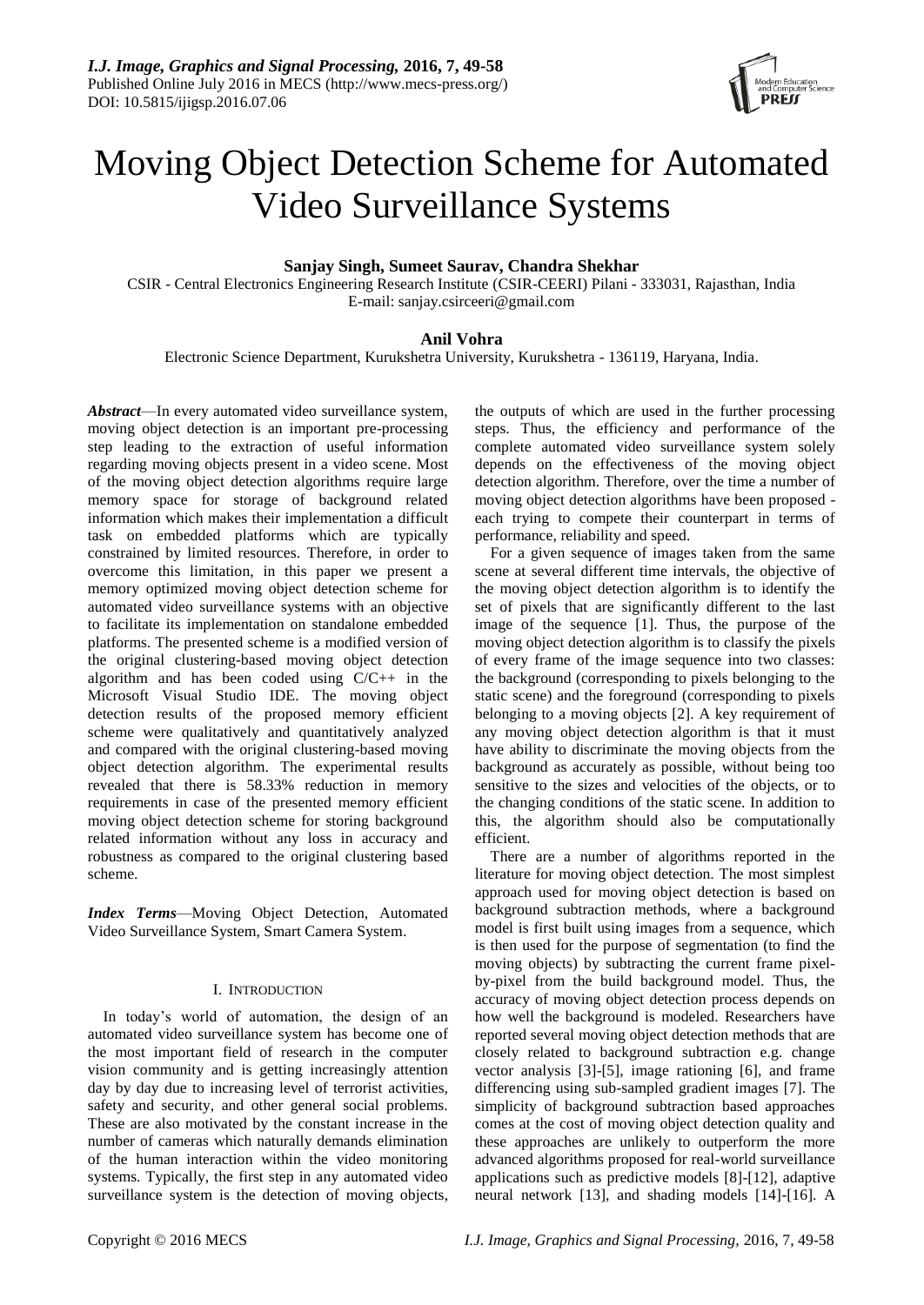comprehensive description and comparative analysis of these methods has been presented by Radke et al. [1].

Even for stationary background situations, there may be changes like light intensity changes in day time which must be a part of the stationary background. To address this problem, the researchers have designed adaptive background subtraction techniques [17]-[19] for moving object detection using Gaussian Density Function which are capable of handling light intensity/illumination changes in a scene with stationary background scenarios. But the background in the real-world scenes are pseudostationary and hence for real-world surveillance applications background cannot be assumed perfectly stationary. The pseudo-stationary background in the natural scenes are the consequences of the events like swaying branches of trees, moving tree leaves in windows of rooms, moving clouds, the ripples of water on a lake, or moving fan in the room. These small perturbation in the scenes are not desirable and should be incorporated into background. The statistical background modelling scheme using a single Gaussian is not capable of correctly modeling such pseudo-stationary backgrounds. Realizing this, Stauffer and Grimson [20] proposed an Adaptive Background Mixture Models using mixture of Gaussians to model such pseudo-stationary backgrounds. However, maintaining these mixtures for every pixel in the frame is computational expensive and results in low frame rates. To overcome this limitation Butler et al. [21] proposed a new approach, similar to that of Stauffer and Grimson [20]. The processing, in this approach, is performed on YCrCb video data format which still requires many computations and a large amount of memory for storing the background models.

In any automated video surveillance system, moving object detection is one of the important component which acts as a pre-processing step and on its outputs many other processing modules are dependent. Therefore, in addition to being accurate and robust, a moving object detection technique must also be efficient in terms of computational resources and memory requirement. This is because many other complex algorithms of an automated video surveillance system also runs on the same embedded or FPGA platform if standalone implementation is desired which is actually the case required for any automated video surveillance system. Thus, in order to address the problem of reducing the computational complexity, Chutani and Chaudhury [22] proposed a block-based clustering scheme with a very low complexity for moving object detection. On one hand this scheme is robust enough for handling pseudostationary nature of background, and on the other it significantly lowers the computational complexity and is well suited for designing standalone systems. However, the algorithm is still not much efficient in terms of memory requirements. Therefore, to optimize the memory requirements of the clustering based moving object detection algorithm, we have presented a memory efficient moving object detection algorithm suitable for implementation on limited resources standalone embedded platforms such as low-cost low-end embedded

FPGA board for achieving real-time performance.

The rest of the paper is organized as follows: in the next section, we detail the original clustering based moving object detection algorithm. In third section, we present the memory analysis of original clustering based moving object detection algorithm and certain important observations based on which the memory efficient algorithm is designed. The designed memory efficient moving object detection algorithm with its pseudo-code is described in the fourth section. Verification results and memory reduction results are reported in the fifth section. Finally, we conclude this paper with a short summary.

### II. ORIGINAL CLUSTERING-BASED MOVING OBJECT DETECTION ALGORITHM

In this section, the clustering based moving object detection scheme is briefly described. For more detailed description we refer to [22] and [21]. Clustering based moving object detection uses a block-based similarity computation scheme. To start with, each incoming video frame is partitioned into 4x4 pixel blocks. Each 4x4 pixel block is modeled by a group of four clusters where each cluster consists of a block centroid (in RGB) and a frame number which updated the cluster most recently. Optionally, for each block there may be a motion flag field. The group of four clusters is necessary to correctly model the pseudo-stationary background, as a single cluster is incapable of modeling multiple modes that can be present in pseudo-stationary backgrounds. The group size is selected as four because it has been reported by Chutani and Chaudhury [22] that four clusters per group yield a good balance between accuracy and computational complexity. The basic computational scheme is shown in Fig. 1 and the pseudo-code is shown in Fig. 2. The sequence of steps for moving object detection using original clustering-based scheme is given below.



Fig.1. Clustering-based Moving Object Detection Scheme.

**Block Centroid Computation**: Each incoming frame is partitioned into 4x4 blocks. For each block, the block centroid for grayscale image is computed by taking the average intensity value of the 16 pixels of that block. The block centroid is of 8-bits.

**Cluster Group Initialization**: During the initial four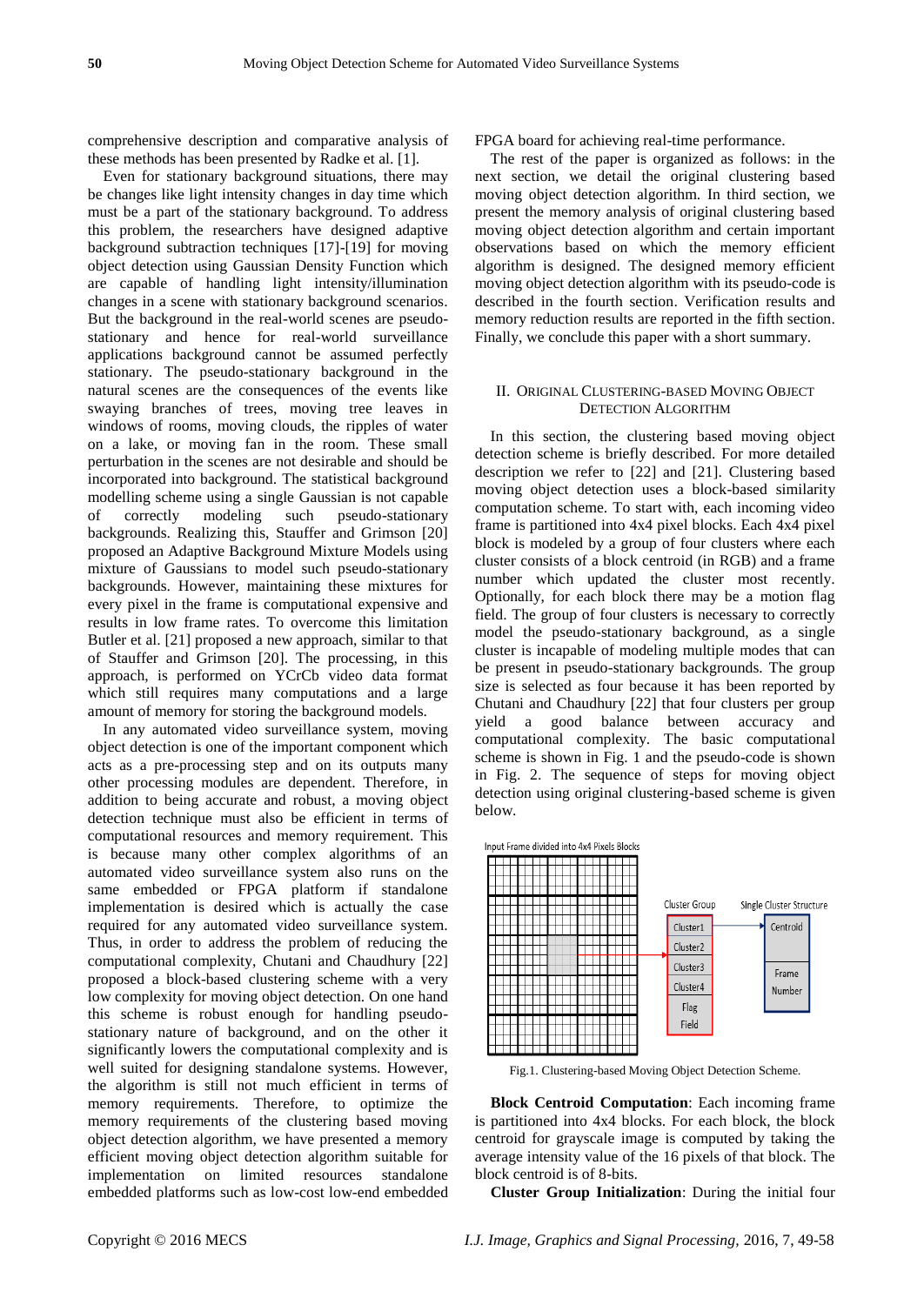frames, initialization is performed. In the first frame, the first cluster of each block is initialized with its centroid set to the block centroid of corresponding block of the first frame and its frame number is set to 1. In the second frame, the second cluster of each block is initialized with its centroid set to block centroid of corresponding block of the second frame and its frame number is set to 2.

| //For each 4x4 pixels block of every incoming frame the following steps are performed                                               |  |  |  |  |
|-------------------------------------------------------------------------------------------------------------------------------------|--|--|--|--|
| //Compute block centroid                                                                                                            |  |  |  |  |
| Block <sub>Centroid</sub> = $(\sum_{i=1}^{4} \sum_{j=1}^{4}$ pixel(i, j))/16                                                        |  |  |  |  |
| //Initialization: For Frame Numbers 1, 2, 3, and 4 only                                                                             |  |  |  |  |
| ClusterCentroid <sub>Cluster_No</sub> = Block_Centroid                                                                              |  |  |  |  |
| ClusterFrameNumber <sub>Cluster_No</sub> = Present Frame Number                                                                     |  |  |  |  |
| Where Cluster_No is 1 for first frame, 2 for second frame, 3 for third frame, and 4 for<br>fourth frame.                            |  |  |  |  |
| //Motion Detection: For all Frame Numbers ≥ 5                                                                                       |  |  |  |  |
| //Find Matching Cluster in cluster group of four clusters                                                                           |  |  |  |  |
| //Compute Difference                                                                                                                |  |  |  |  |
| $Difference_{Cluster\_No} = ClusterCentroid_{Cluster\_No} - Block\_Centroid$                                                        |  |  |  |  |
| Where Cluster_No is 1, 2, 3, and 4                                                                                                  |  |  |  |  |
| // Find Minimum Difference                                                                                                          |  |  |  |  |
| MinimumDifference = Minimum(Difference <sub>1</sub> , Difference <sub>2</sub> , Difference <sub>3</sub> , Difference <sub>4</sub> ) |  |  |  |  |
| //Compare with threshold                                                                                                            |  |  |  |  |
| If (MinimumDifference ≤ Threshold)                                                                                                  |  |  |  |  |
| Cluster corresponding to minimum difference is matching cluster                                                                     |  |  |  |  |
| Else                                                                                                                                |  |  |  |  |
| No matching cluster is found                                                                                                        |  |  |  |  |
| //Cluster Update: For matching cluster i.e If MinimumDifference ≤ Threshold                                                         |  |  |  |  |
| ClusterCentroid <sub>Matching_Cluster</sub> = (ClusterCentroid <sub>Matching_Cluster</sub> + Block_Centroid)/2                      |  |  |  |  |
| ClusterFrameNumber <sub>Matching</sub> Cluster = Present Frame Number                                                               |  |  |  |  |
| //Cluster Replace: If no matching cluster found i.e If MinimumDifference >Threshold                                                 |  |  |  |  |
| ClusterCentroid <sub>Oldest_Cluster</sub> = Block_Centroid                                                                          |  |  |  |  |
| ClusterFrameNumber <sub>Oldest_Cluster</sub> = Present Frame Number                                                                 |  |  |  |  |
| //Classification                                                                                                                    |  |  |  |  |
| If (MinimumDifference ≤Threshold)                                                                                                   |  |  |  |  |
| Motion Flag (Current Block) = '0' (No Motion Detected)                                                                              |  |  |  |  |
| Else                                                                                                                                |  |  |  |  |
| Motion Flag (Current Block) = '1' (Motion Detected)                                                                                 |  |  |  |  |
| //Process Completed for Current Block                                                                                               |  |  |  |  |

Fig.2. Pseudo-code for Clustering-based Moving Object Detection Scheme.

In the third frame, the third cluster of each block is initialized with its centroid set to the block centroid of corresponding block of the third frame and its frame number is set to 3. In the fourth frame, the last/fourth cluster of each block is initialized with its centroid set to

the block centroid of corresponding block of the fourth frame and its frame number is set to 4. In this way, during initialization all the four clusters of the cluster group are initialized.

**Cluster Matching**: After initialization, the next step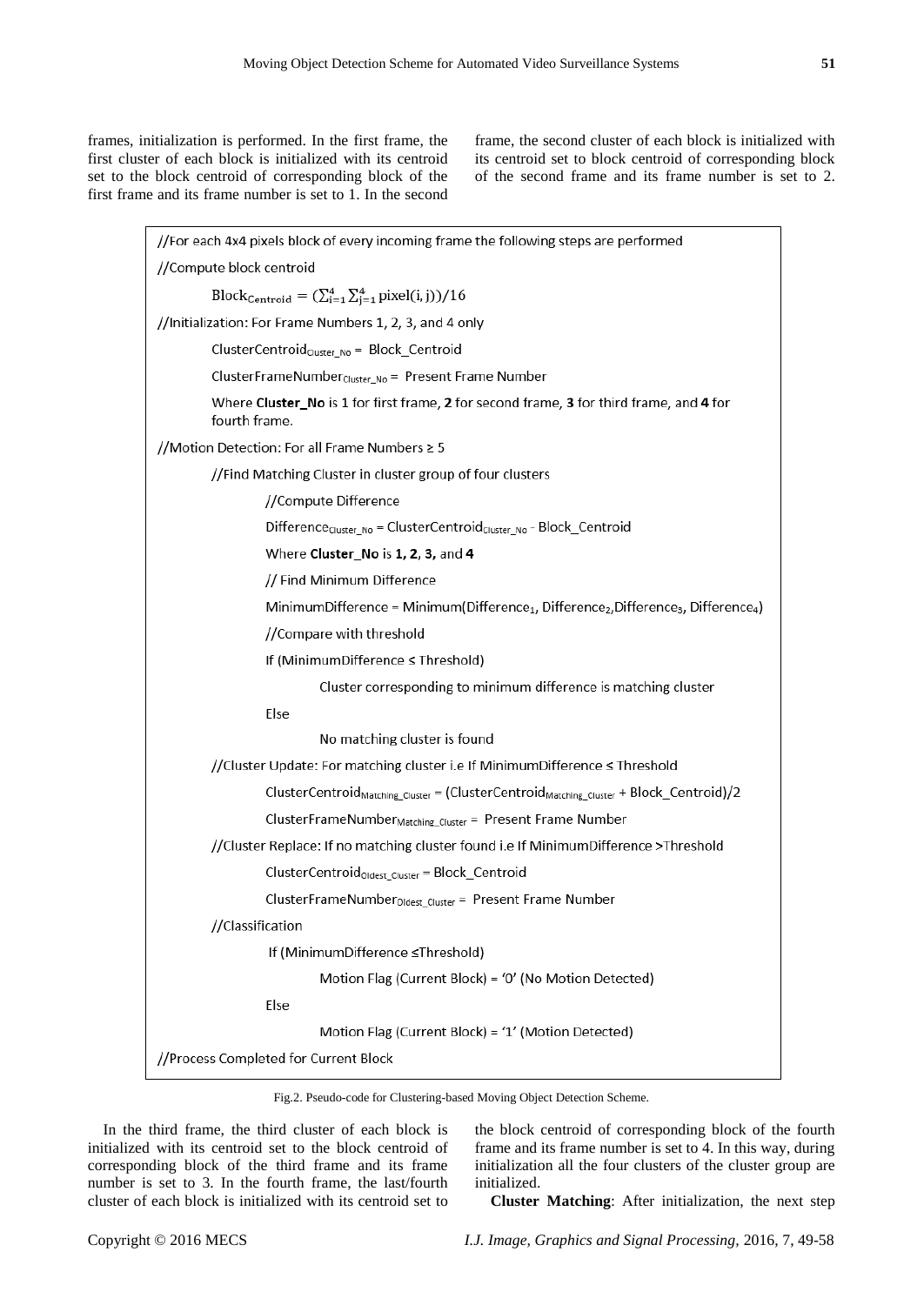for moving object detection in incoming frames is to compare each of the incoming blocks against the corresponding cluster group. The goal is to find a matching cluster within the cluster group. For finding a matching cluster, for each cluster in the cluster group, the difference between its centroid and the incoming current block centroid is computed. The cluster with minimum centroid difference below the user defined threshold is considered as a matching cluster. In order to simplify this computation, Manhattan distance (sum of absolute differences) is used which avoids the overheads of multiplication in difference computation [21]. Eliminating multiplications is very beneficial in terms of reducing computational complexity of the algorithm as multiplications are costly in hardware.

**Cluster Update**: If, for a given block, a matching cluster is found within the cluster group, then the matching cluster is updated. The frame number of the matching cluster is replaced by the current frame number and the centroid of the matching cluster is replaced by the average value of matching cluster centroid and the incoming current block centroid.

**Cluster Replace**: If, for a given block, no matching cluster could be found within the group, then the oldest cluster which has not been updated for the longest period of time (cluster with minimum frame number) is deleted and a new cluster is created having the current block centroid as its centroid and the current frame number as its frame number.

**Classification**: For a given block, if no matching cluster is found and the oldest cluster is replaced, then it implies that the incoming current block is not matching with the background models and it is marked as moving object detected block by setting the motion flag field of the block to ‗1'. If a matching cluster is found within the cluster group and the matching cluster is updated, then the incoming current block belongs to the background and therefore, the motion flag field of the block is set to ‗0' (i.e. no moving object detected).

#### III. ALGORITHM ANALYSIS AND OBSERVATIONS

In this algorithm, there are two main parameters (i.e. Centroid and Frame Number) associated with each 4x4 pixels block for storing the background related information. For grayscale images, the Centroid value is of 8-bits and Frame Number is stored using 16-bits data format. Therefore, for each 4x4 pixels block it would require 24-bits to store one background model information. As there are four background models used in the algorithm, it requires 96-bits memory space for storing background information for each 4x4 pixel block. For PAL (720x576) resolution video, the total number of 4x4 pixels blocks are 25920 (= 720/4 \* 576/4). Therefore, total memory space required to store the background information for PAL resolution videos is 25920x100 bits  $= 2592000$  bits  $= 2530$  Kbits  $= 2.373$  Mbits. For achieving real-time performance, it is very difficult to implement this algorithm on limited resources standalone embedded platforms like low-cost low-end FPGAs having very less on-chip memory (Block RAMs). Therefore, for this reason, further emphasis needs to be given to the minimization of memory requirements of clustering-based moving object detection scheme proposed by [22] without compromising on accuracy and robustness of moving object detection.

Accordingly, the clustering-based moving object detection algorithm was re-looked at and the memory analysis was carried out. The memory size required for storing the background information is directly proportional to the size of the cluster group, block size, and video frame size. Therefore, for given standard PAL (720x576) size color video streams, memory size can be reduced either by reducing the number of clusters from four to three or by increasing the 4x4 pixels block size to a larger block size. But Chutani and Chaudhury [22] had chosen to select a cluster size of 4 clusters and block size of 4x4 pixels because empirically they had found that these values yielded a good balance between accuracy and computational complexity. Therefore, reducing cluster size or increasing block size will result in the degradation of accuracy and robustness of the clustering based moving object detection scheme. In the first case, if the number of clusters is reduced to three then the algorithm's background model used to capture pseudostationary changes/movements becomes weak and the algorithm becomes more sensitive to pseudo-stationary background changes, resulting in false relevant moving object detection outputs for pseudo-stationary background changes. In the second case, for larger block sizes, the system becomes less sensitive to relevant motions in smaller areas in a video scene. Therefore, none of the above two techniques can be used to reduce memory size as the objective is to reduce memory size without compromising on the accuracy and the robustness of moving object detection. For this reason, we reanalyzed the original clustering based moving object detection algorithm and the following observations were resulted.

The background related information in the clusteringbased moving object detection algorithm is stored and updated using two parameters viz. Centroid and Frame Number. Each Centroid memory location contains four Centroid values corresponding to four clusters/ background models which contain intensity information of pseudo-stationary background. Each Frame Number memory location stores four Frame Number values corresponding to four clusters / background models which are used to keep the record of Centroid value updation or replacement history i.e. for the particular 4x4 pixels block when (at what time or for what Frame Number) the cluster Centroid value is updated or replaced. Now, the important observation is that during the cluster updating (in case a matching cluster is found) or cluster replacement (in case no matching cluster is found) the actual time or frame number when the cluster is updated or replaced is not necessarily required. During cluster update, the matching cluster label is required (i.e. first or second or third or fourth), not the actual value of the Frame Number. In case of cluster replacement, the oldest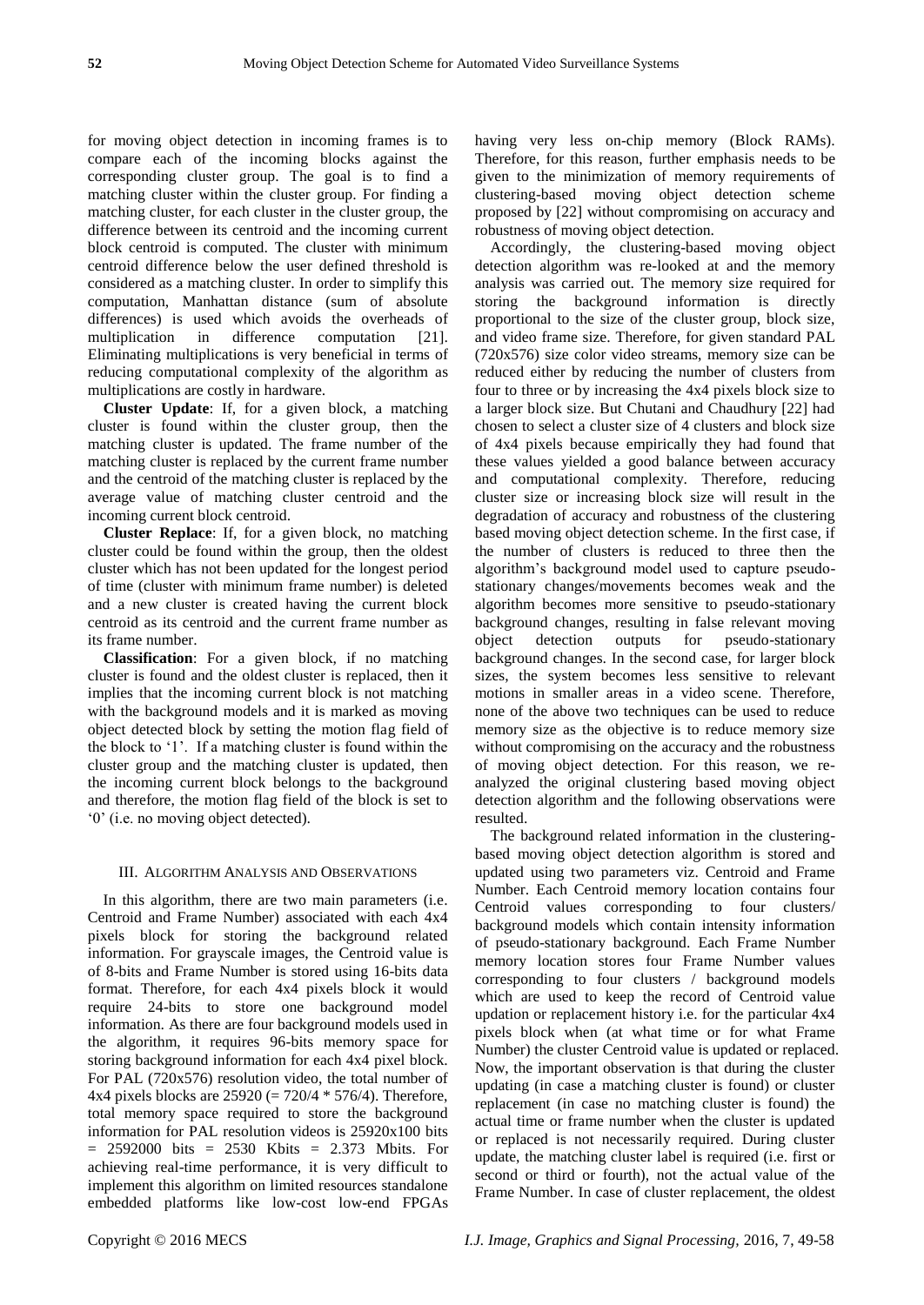cluster label (which has not been updated for the longest period of time) is required. The Frame Number is stored and used to get this required information only. This implies that there is no need of storing the complete Frame Number value. An index value is sufficient to maintain the cluster updating or replacement history, which implies that it is the newest cluster (most recently updated or replaced), the second newest cluster, the second oldest cluster, or the oldest cluster (which has not been updated for the longest period of time). As there are four cluster, therefore, a 2-bit index value is sufficient to record this information (i.e. the newest cluster, the second newest cluster, the second oldest cluster, or the oldest cluster). This reduces the 16-bit wide Frame Number memory to 2-bit wide memory and results in significant reduction in memory requirements. Based on this observation and associated modifications in the original clustering-based moving object detection scheme, a memory efficient moving object detection scheme is proposed and detailed in the next section.

## IV. PROPOSED MEMORY EFFICIENT MOVING OBJECT DETECTION ALGORITHM

In this section, we present a new memory efficient algorithm for moving object detection based on the observations discussed in previous section and associated modifications in the original clustering-based moving object detection scheme. The algorithm is proposed and designed with an aim to reduce the memory requirements without compromising on the robustness and accuracy of moving object detection. The block size and number of cluster/background models are kept same as in original algorithm (i.e. 4x4pixel block and 4 clusters). However, in this proposed scheme, each 4x4 pixel block is modeled by a group of four clusters where each cluster consists of a block Centroid and a 2-bit Index Value as shown in Fig. 3. The pseudo-code is shown in Fig. 4. The complete proposed memory efficient moving object detection algorithm is detailed below.



Fig.3. Proposed Memory Efficient Moving Object Detection Scheme.

Each incoming grayscale frame is partitioned into 4x4 blocks. For each block, the **Block Centroid** is computed by taking the average intensity value of the 16 pixels of that block. The block centroid is of 8-bits.

During the initial four frames, **Cluster Group Initialization** is performed. In the first frame, the first cluster of each block is initialized with its centroid set to the block centroid of corresponding block of the first frame and its index value is set to 3 as this is going to be the oldest value at the end of the Cluster Group Initialization process. In the second frame, the second cluster of each block is initialized with its centroid set to the block centroid of corresponding block of the second frame and its index value is set to 2 as this is going to be the second oldest value at the end of the Cluster Group Initialization process. In the third frame, the third cluster of each block is initialized with its centroid set to the block centroid of corresponding block of the third frame and its index value is set to 1 as this is going to be the second newest value at the end of the Cluster Group Initialization process. In the fourth frame, the last/fourth cluster of each block is initialized with its centroid set to the block centroid of corresponding block of the fourth frame and its index value is set to 0 as this is going to be the newest value at the end of the Cluster Group Initialization process. At the end of Cluster Group Initialization process, we will have four cluster for each 4x4 pixels block with Centroid and Index Value parameters.

After initialization (in initial four frames), for all subsequent frames the moving object detection is performed. During moving object detection either of the two processes (i.e. **Cluster Updating** process or **Cluster Replacement** process) is performed. Therefore, the objective is either to update the cluster node or to replace the cluster node.

If a matching cluster is found (i.e. the Minimum Centroid Difference is less than the threshold) within the cluster group then the **matching cluster is updated**. For this purpose, the Centroid value of the matching cluster is updated with the average value of the matching cluster Centroid value and incoming current Block Centroid value. The Index Value of matching cluster can be any of the four values i.e. 0, 1, 2, 3.

Consider the **first case of Cluster Updating** i.e. matching cluster Index Value is 0. In this case, the Index Values for all cluster will remain same as the newest cluster is updated and order of four clusters update/replacement history will remain same.

Consider the **second case of Cluster Updating** i.e. matching cluster Index Values is 1. In this case, the Index Value of matching cluster will be replace by 0 and also the cluster having Index Value 0 will be replaced by Index Value 1 to keep the proper update/replacement history order.

Consider the **third case of Cluster Updating** i.e. matching cluster Index Value is 2. In this case, the Index Value of matching cluster will be replaced by 0 and also the cluster having Index Value 0 and 1 will be replaced by Index Value 1 and 2 respectively to keep the proper update/replacement history order.

Consider the **last/fourth case of Cluster Updating** i.e. matching cluster Index Value 3. In this case, the Index Value of matching cluster will be replace by 0 and also the clusters having Index Value 0, 1, 2 will be replaced by Index Value 1, 2, ad 3 respectively to keep the proper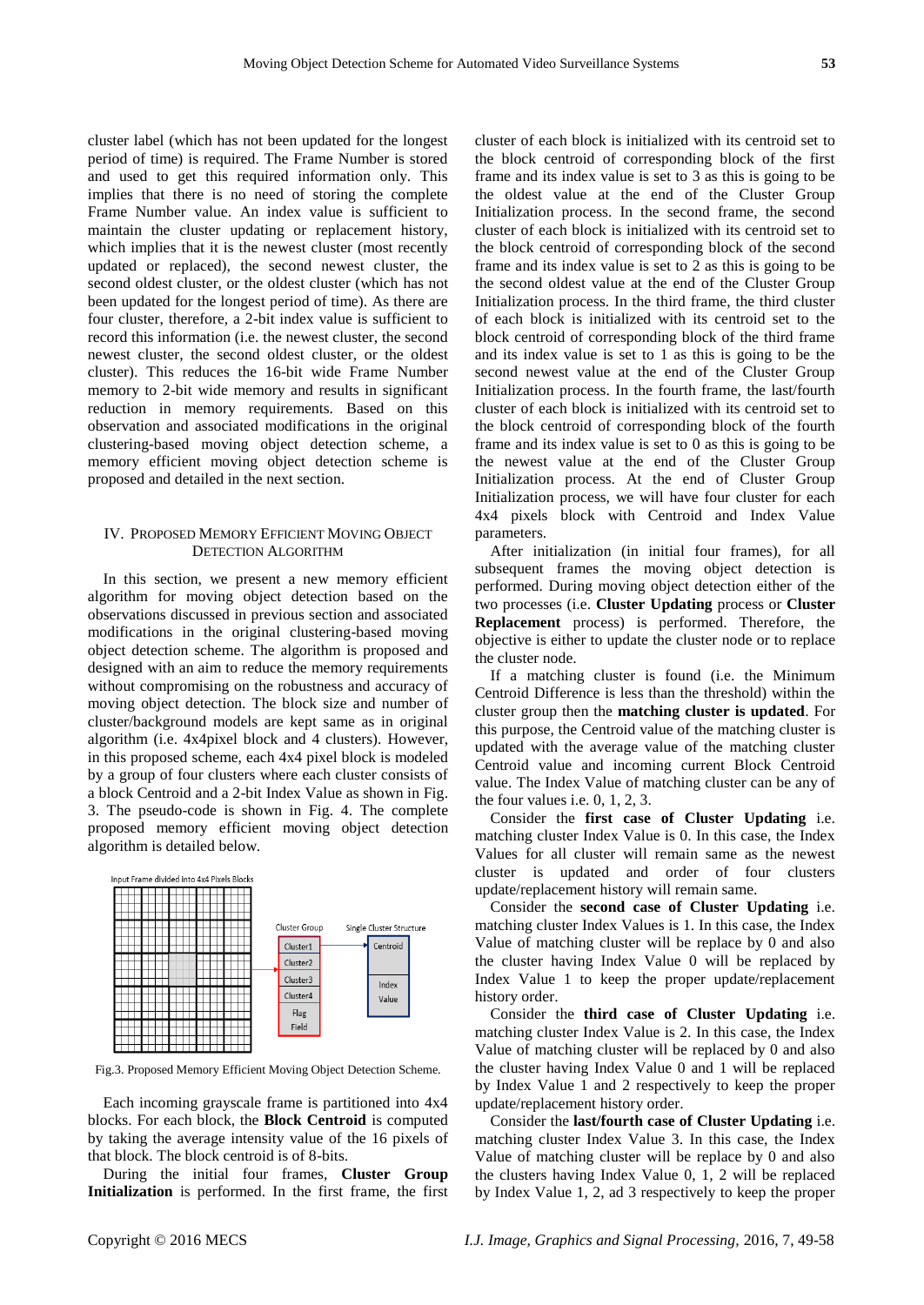update/replacement history order.

If no matching cluster is found (i.e. the Minimum Centroid Difference is greater than the threshold) within the cluster group then **oldest cluster is replaced**. For this purpose, the oldest cluster which has not been updated for the longest period of time i.e. cluster having Index Value 3 is replaced. The Centroid of this cluster is set to incoming current Block Centroid value and its Index Value is set to 0 as it is replaced most recently. Also the cluster having Index Value 0, 1, and 2 will be replaced by Index Value 1, 2, and 3 respectively to keep the proper update/replacement history order.

Thus, at the end of any of the processes i.e. Cluster Group Initialization, Cluster Updating, or Cluster Replacing, the four clusters Index Values keep the record of their update/replacement history properly. This process is performed for all the blocks in every incoming frame and it keeps track of newest cluster (most recently updated or replaced), second newest cluster, second oldest cluster, or oldest cluster (which has not been updated for the longest period of the time) and require only 2-bit Index Value in place of 16-bit Frame Number value. The proposed novel scheme is thus successful in substantially reducing the memory requirement of original clustering based moving object detection scheme, without any loss of accuracy in moving object detection. The resulting reduction in memory size for different video resolution is presented in next section.

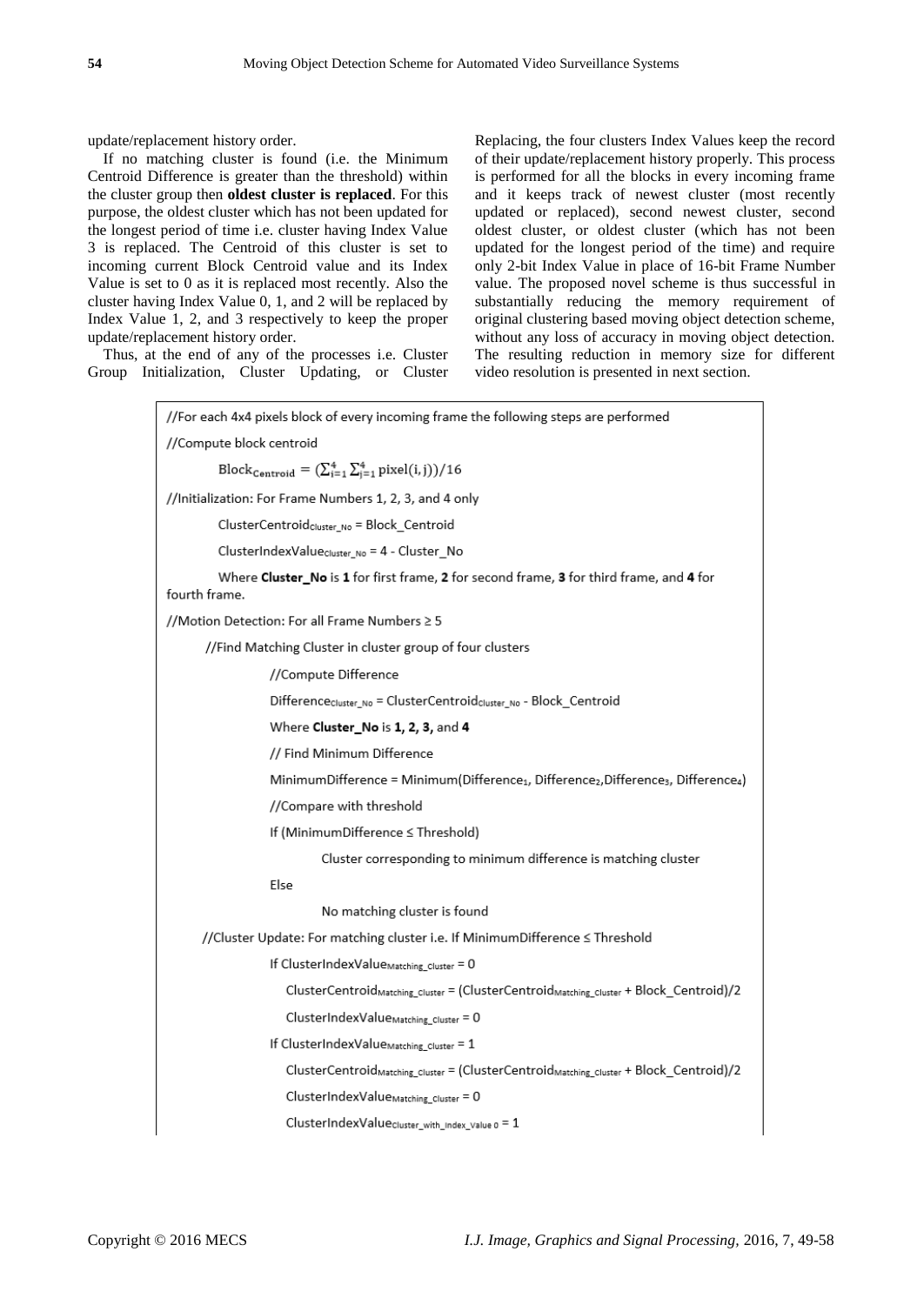

Fig.4. Pseudo-code for Proposed Memory Efficient Moving Object Detection Scheme.

#### V. VERIFICATION RESULTS OF PROPOSED MOVING OBJECT DETECTION SCHEME

Comparison of memory requirements by proposed memory efficient moving object detection algorithm and original clustering based algorithm [22] is summarized in Table 1 for different video resolutions. The percentage of reduction in memory requirements for all video resolutions is 58.33%.

In order to reduce the memory requirement of moving object detection algorithm, without negatively impacting the quality of processed videos, it is important to accurately evaluate the proposed algorithm against original clustering-based moving object detection algorithm on video streams of different real-world scenarios. For this purpose, the original clustering based algorithm and proposed memory efficient algorithm have been programmed in C/C++ programming language. For running the code, a Dell Precision T3400 workstation (with Windows XP operating system, quad-core Intel® Core™2 Duo Processor with 2.93 GHz Operating Frequency, and 4GB RAM) was used. The Open Computer Vision (OpenCV) libraries were used in the code for reading video streams (either stored or coming from camera) and displaying moving object detection

results. The effect of removing 16-bit Frame Number and using 2-bit Index Value was evaluated on test bench videos taken from surveillance cameras. The selected video streams have a resolution of  $720 \times 576$  pixels (PAL size) and have five minute duration.

Fig. 5 and Fig. 6 visually compare the results for both the moving object detection algorithms (proposed and original) for different indoor and outdoor conditions with pseudo-stationary backgrounds. In Fig. 5, the moving fan in background is present, while in Fig. 6, the moving leaves of trees are present. The top row in both figures shows the original frames extracted from video streams. The second row shows the moving object detection results obtained from the original clustering based algorithm and the third row shows the moving object detection results obtained from the proposed memory efficient clustering based algorithm for respective frames. To compare the results, the pixel-by-pixel difference of second and third row images has been taken and it gives black images (fourth row). This indicates that the proposed memory efficient algorithm produces same moving object detection results as original clustering based moving object detection algorithm without any loss of accuracy and robustness but with significant reduction in memory requirement.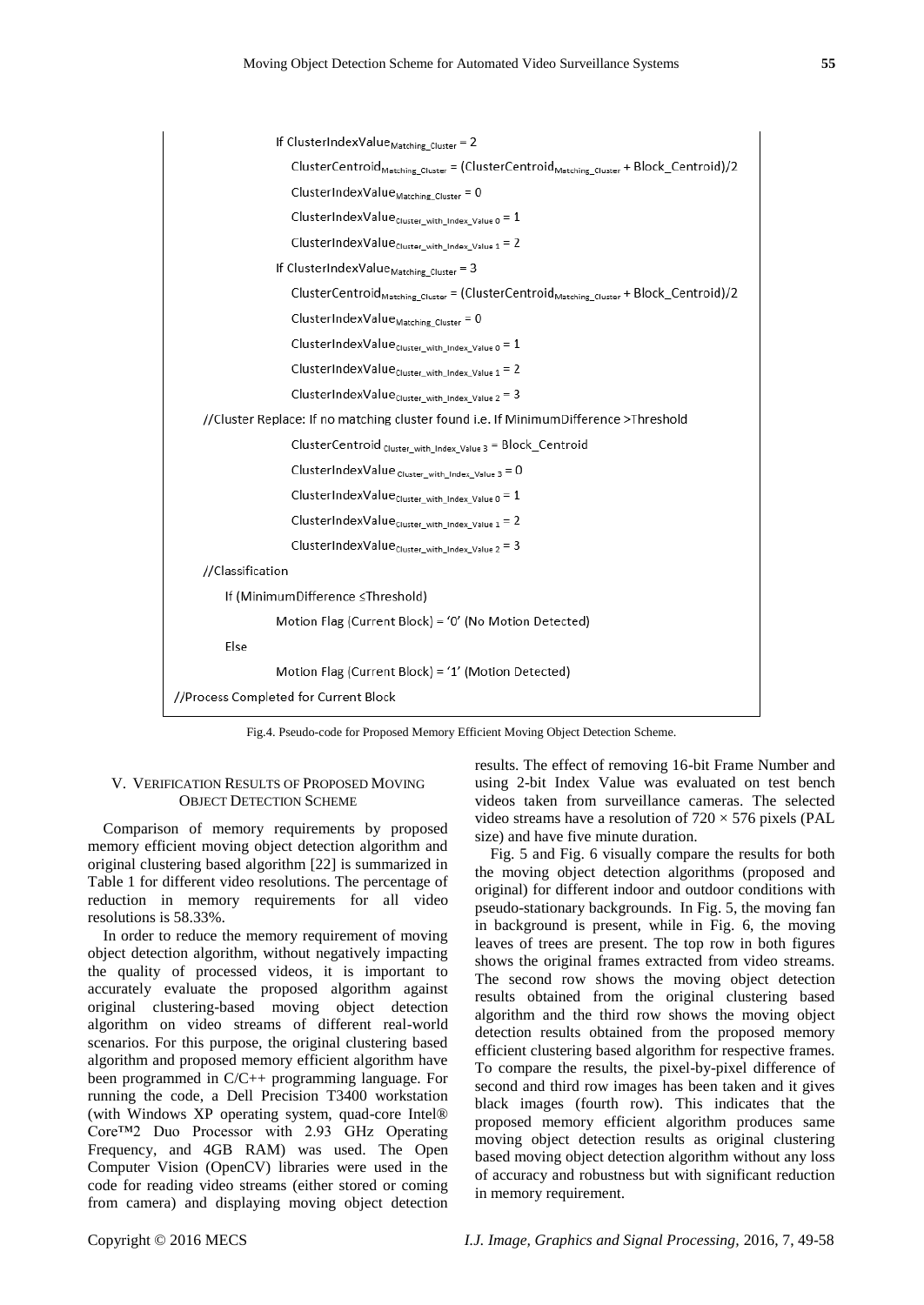| <b>Video Resolution</b> | <b>Memory Required by</b><br><b>Original Algorithm [22]</b> | <b>Memory Required by</b><br><b>Proposed Algorithm</b> | <b>Reduction in Required Memory</b><br><b>Space by Proposed Algorithm</b> |
|-------------------------|-------------------------------------------------------------|--------------------------------------------------------|---------------------------------------------------------------------------|
| $HD(1920 \times 1080)$  | 12150 Kb                                                    | 5062.50 Kb                                             | 7087.50 Kb                                                                |
| PAL (720 x 576)         | 2430 Kb                                                     | 1012.50 Kb                                             | 1417.50 Kb                                                                |
| NTSC (720 x 480)        | 2025 Kb                                                     | 843.75 Kb                                              | 1181.25 Kb                                                                |
| VGA (640 x 480)         | 1800 Kb                                                     | 750.00 Kb                                              | 1050.00 Kb                                                                |
| CIF(352 x 288)          | 594 Kb                                                      | 247.50 Kb                                              | 346.50 Kb                                                                 |

Table 1. Reduction in Memory Requirements for Different Video Resolutions.



(d) Difference of Original and Proposed Algorithm Outputs

Fig.5. Comparison of Results of the Proposed Memory Efficient Moving Object Detection Algorithm with the Original Clustering based Moving Object Detection Scheme for Indoor Scenario.



(a) Input Video Frames



(b) Original Moving Object Detection Algorithm Output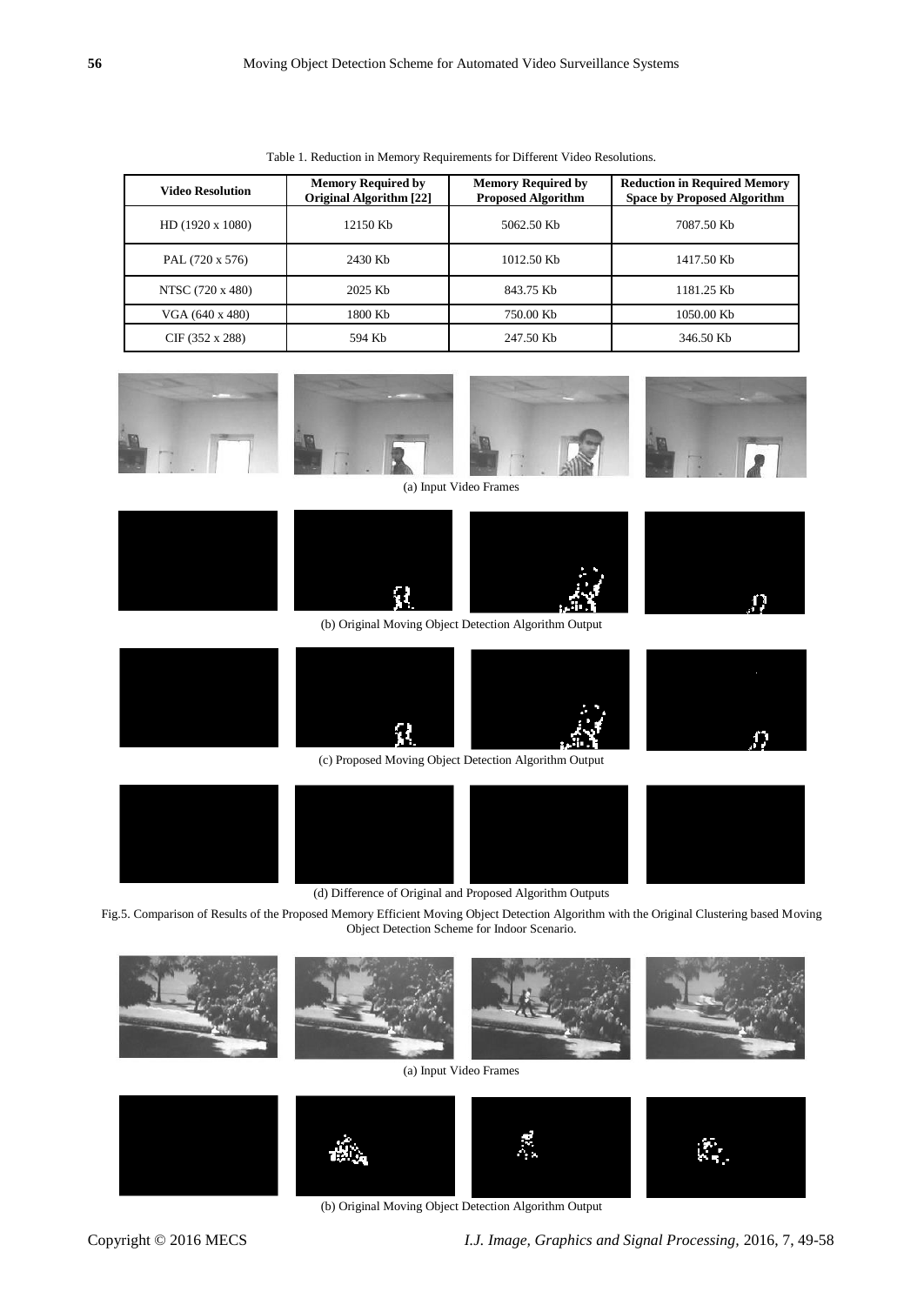

(d) Difference of Original and Proposed Algorithm Outputs

Fig.6. Comparison of Results of the Proposed Memory Efficient Moving Object Detection Algorithm with the Original Clustering based Moving Object Detection Scheme for Outdoor Scenario.

For quantitative analysis, for every frame of each video stream, the mean square error (MSE) is calculated. MSE is a common measure of quality of video and is equivalent to other commonly used measures of quality. For example, the peak signal-to-noise ratio (PSNR) is equivalent to MSE [23]. Some researchers measure the number of false positives (FP) and false negatives (FN) whose sum is equivalent to the MSE [24]. MSE is defined as

$$
MSE = \frac{1}{M*N}
$$
  

$$
\sum_{m=0}^{M-1} \sum_{n=0}^{N-1} (I_{PROPOSED}(m, n) - I_{ORIGINAL}(m, n))^{2}
$$
 (1)

In the above equation,  $I_{ORIGINAL}$  (m, n) is the moving object detected binary output image produced by running the software (C/C++) implementation of original clustering based algorithm, while I<sub>PROPOSED</sub> (m, n) is the moving object detected binary output image produced by running the software (C/C++) implementation of proposed memory efficient clustering based algorithm. M is the number of columns in a video frame i.e. 720 and N is the number of rows in a video frame i.e. 576.

As the moving object detection outputs are binary images, therefore, the square of the difference between IORIGINAL (m, n) and IPROPOSED (m, n) has only two possible values: "1" if the pixel has different values in  $I_{ORIGINAL}$  and  $I_{PROPOSED}$  and "0" if the pixel has same values. As a result of this MSE is equivalent to the ratio of the number of pixels which are different in  $I_{PROPOSED}$ with respect to I<sub>ORIGINAL</sub> to the total number of pixels in a video frame.

The computed MSE for every frame of all the test bench videos is zero and it confirms that the proposed memory efficient moving object detection scheme produces the same moving object detection results as the original clustering based moving object detection scheme without negatively affecting the quality of processed videos, but with 58.33% reduction in memory requirement.

### VI. CONCLUSIONS

In this research article, a memory optimized moving object detection scheme, useful for designing automated video surveillance systems, has been presented. The emphasis has been given on optimizing memory requirements for storing background related information. The presented scheme is best suited for implementation on limited resources standalone embedded platforms such as low-cost low-end FPGAs for achieving real-time performance. It has been coded using C/C++ in the Microsoft Visual Studio IDE. The moving object detection results of proposed memory efficient scheme were qualitatively as well as quantitatively analyzed and compared with the original clustering-based moving object detection algorithm. There is 58.33% reduction in memory requirements in case of proposed memory efficient algorithm for storing background related information without any loss in accuracy and robustness of moving object detection as compared to original clustering based scheme.

#### **REFERENCES**

- [1] R.J. Radke, S. Andra, O.A. Kofahi, and B. Roysam, Image Change Detection Algorithms: A Systematic Survey, IEEE Transactions on Image Processing, Vol. 14, No. 3, pp. 294-307, 2005.
- [2] L. Lacassagne, A. Manzanera, J. Denoulet, and A. Merigot, High performance motion detection: some trends toward new embedded architectures for vision systems, Journal of Real-Time Image Processing, Vol. 4, No. 2, pp. 127-146, 2009.
- [3] L. Bruzzone and D.F. Prieto, Automatic Analysis of the Difference Image for Unsupervised Change Detection, IEEE Transaction on Geosciences and Remote Sensing, Vol. 38, No. 3, pp. 1171–1182, 2000.
- [4] J.E. Colwell and F.P. Weber, Forest Change Detection, In Proceedings: 15th International Symposium on Remote Sensing of the Environment, pp. 839-852, 1981.
- [5] W.A. Malila, Change Vector Analysis: An Approach for Detecting Forest Changes with Landsat, In Proceedings: Symposium on Machine Processing of Remotely Sensed Data, pp. 326-336, 1980.
- [6] A. Singh, Review Article: Digital Change Detection